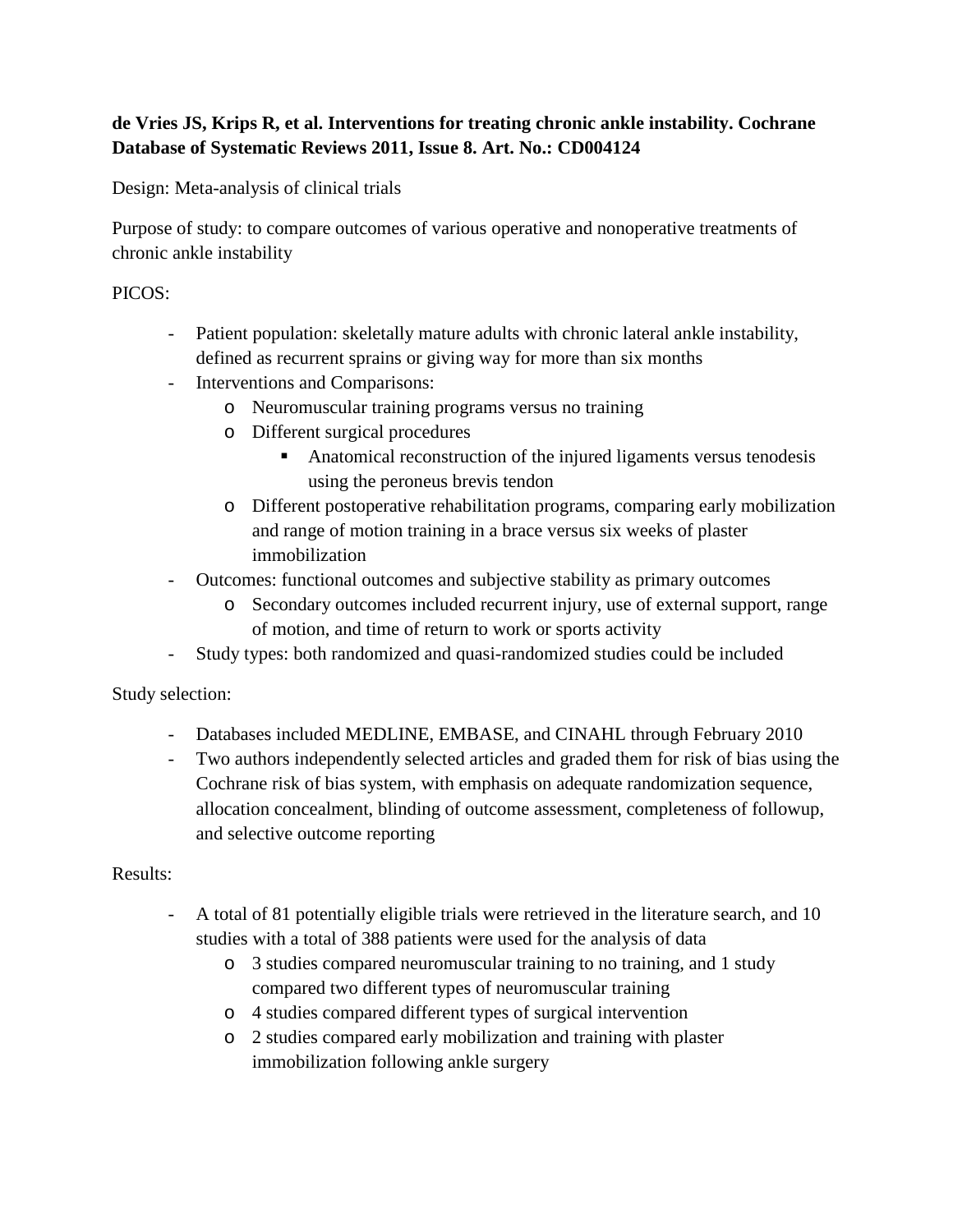- The early mobilization groups had 2 weeks of immobilization followed by range of motion and use of a prefabricated walking boot which allowed a limited preset range of plantar and dorsiflexion range of motion
- Most of the trials had significant risks of bias; only one study had complete description of the generation of the randomization sequence; none had clear description of allocation concealment, only two studies had adequate blinding
- The authors were able to pool outcome data from three studies comparing neuromuscular training with no training
	- o The training groups had significantly higher and better scores than the groups with no training for function at the end of training for both the Ankle Joint Functional Assessment Tool (AJFAT) and for the Foot and Ankle Disability Index (FADI)
	- o The one study which compared training with a bi-directional pedal versus training with a standard uni-directional pedal found no differences in outcome
	- o None of the studies had followup comparisons past the end of training
- The four studies comparing different surgical interventions found no differences between non-anatomic versus anatomic reconstruction
- The authors were able to pool outcome data from two studies of postoperative rehabilitation comparing early mobilization in a brace versus six weeks of plaster immobilization
	- o Fewer patients had an unsatisfactory outcome in the early mobilization group (2 out of 35) than in the plaster immobilization group (7 out of 35)
	- o Time to return to work was 2.0 weeks shorter in the early mobilization groups than in the plaster immobilization groups, and return to sports activity was 3.0 weeks shorter in the early mobilization group

Authors' conclusions:

- The review does not provide strong evidence on which to base practice, due to small sizes of study populations, high risk of bias of the studies, and clinical heterogeneity
- Neuromuscular training appears to provide functional benefit in the short term, but it is unclear whether this is clinically relevant and there is no evidence regarding long term outcomes
- There is insufficient evidence to support one surgical intervention over any other, but tenodesis is often impractical due to the insufficient diameter of the peroneus brevis tendons which would be used in the procedures
- After surgical intervention for ankle ligamentous injuries, it is advisable to mobilize the ankle earlier than six weeks using a prefabricated walking boot, since this may shorten time to return to work and may result in fewer unsatisfactory outcomes as rated by patients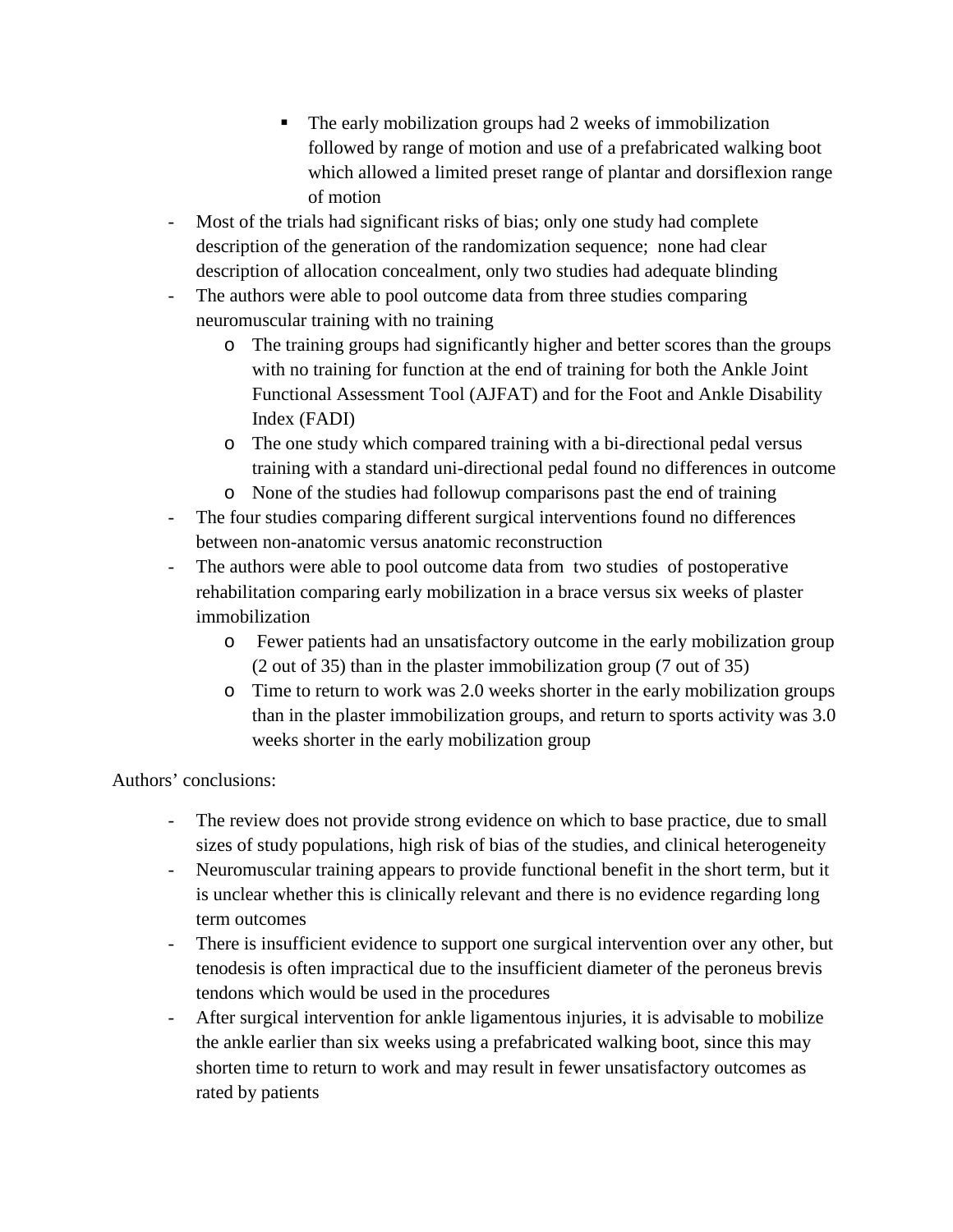## Comments:

- The authors are not certain that the differences in outcome for neuromuscular training are clinically relevant even at the end of training, which may be due to uncertainty about what magnitude of effect size constitutes a clinically relevant one
- However, in Analysis 1.1, which displays the outcomes from one study which used the AJFAT with two studies which used the FADI, it might be possible to combine the three studies using a standardized mean difference, even though the AJFAT and FADI use different scales to estimate similar concepts
- If this is done with the data in Analysis 1.1, the forest plot suggests that there is an important functional effect size

|                                                                                                                          | No training  |    |       | Training |      |     |                     | <b>Std. Mean Difference</b>          | <b>Std. Mean Difference</b> |
|--------------------------------------------------------------------------------------------------------------------------|--------------|----|-------|----------|------|-----|---------------------|--------------------------------------|-----------------------------|
| <b>Study or Subgroup</b>                                                                                                 | Mean         | SD | Total | Mean     | SD   |     | <b>Total Weight</b> | IV, Fixed, 95% CI                    | IV, Fixed, 95% CI           |
| Clark 2005                                                                                                               | 13           |    | g     | 16       | з    | 10. | 25.5%               | $-0.96$ $[-1.92, 0.01]$              | —                           |
| Hale 2007                                                                                                                | $-0.68$ 3.91 |    | 12    | 7.3      | 7.99 | 13. | 31.6%               | $-1.21$ [-2.08, -0.35]               | —                           |
| McKeon 2008                                                                                                              | 81.4 18.1    |    | 15    | 93.7     | 7.4  | 16  | 42.9%               | $-0.88$ F1.62, $-0.141$              | --                          |
| <b>Total (95% CI)</b>                                                                                                    |              |    | 36    |          |      |     | 39 100.0%           | $-1.00$ [ $-1.49$ , $-0.52$ ]        |                             |
| Heterogeneity: Chi <sup>2</sup> = 0.34, df = 2 (P = 0.84); $P = 0\%$<br>Test for overall effect: $Z = 4.04$ (P < 0.0001) |              |    |       |          |      |     |                     | Favours training Favours no training |                             |

- That is, the three studies have very similar estimates of effect (zero heterogeneity) and the pooled effect size is 1.00 standard deviations in favor of training
- Conventionally, an effect size of 0.80 SD or more is considered to be "large" and an effect size of 0.50 SD or more is considered to be "moderate"
	- o The lower end of the 95% confidence interval for neuromuscular training is 0.52, which is at least moderate in size
- The lack of outcome data beyond the training period is an important limitation of the included studies, and the risk of bias could inflate the estimate of the effect of neuromuscular training
	- o However, if a "placebo" response to training involves positive patient expectations of benefit arising from their involvement in their own rehabilitation from injury, that contribution to functional improvement could be interpreted as being part of the overall effect of the intervention, and would not necessarily mean that the true benefits were greatly inflated
	- o In Analysis 1.1, Clark used 4 weeks of wobble-board training; Hale used 4 weeks of rehabilitation with range of motion, strengthening, and neuromuscular control; McKeon used 4 weeks of progressive balance training with various supervised exercise activities aimed at stabilization of the ankle; the very similar effect sizes indicates that there is no reason to prefer one over any other form of training

Assessment: A methodologically high quality systematic review and meta-analysis of suboptimal clinical trials of treatments of chronic ankle instability, supporting a statement that there is good evidence that 4 weeks of neuromuscular training aimed at improving balance and proprioception